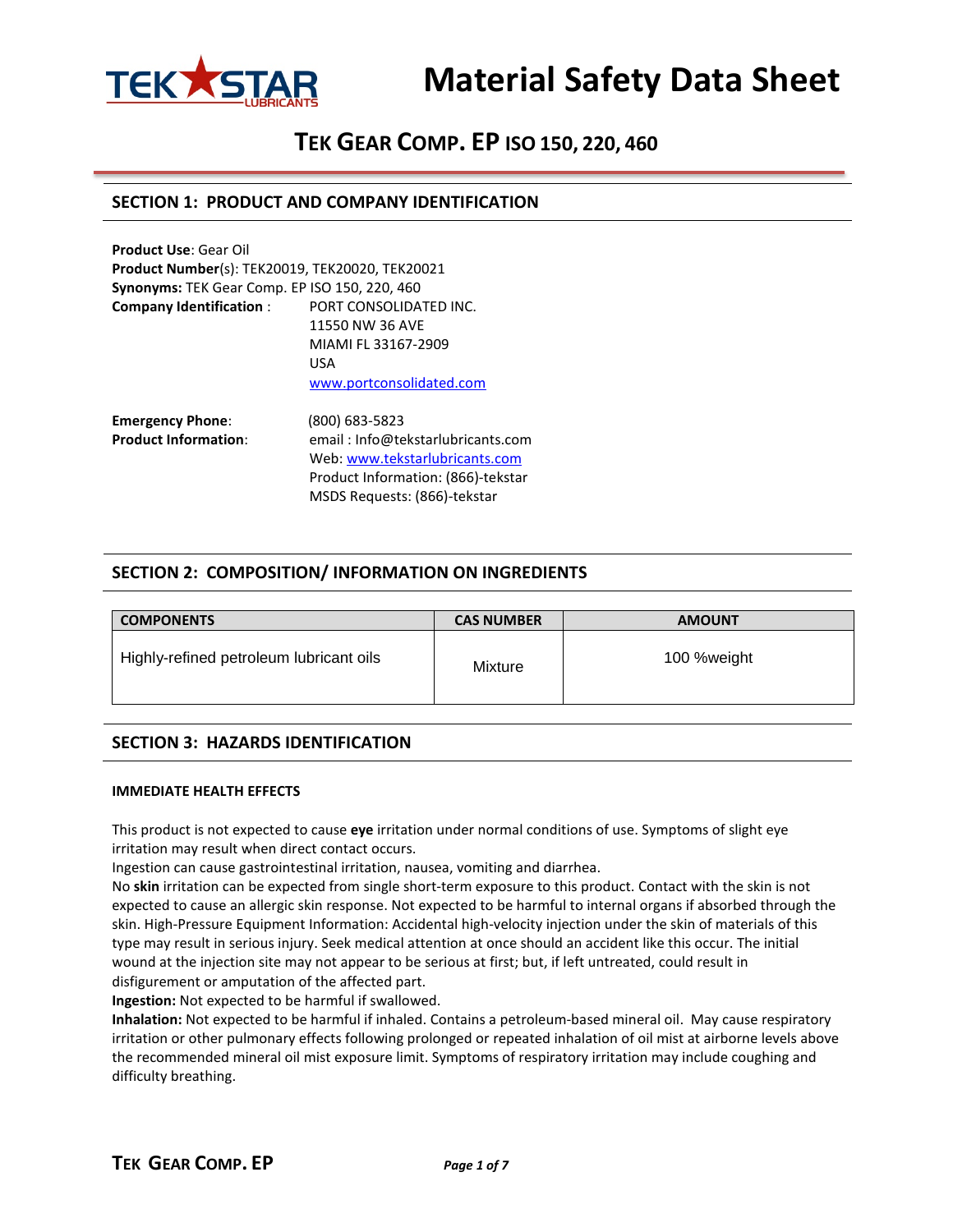

# **TEK GEAR COMP. EP ISO 150, 220, 460**

## **SECTION 4: FIRST AID MEASURES**

**Eye**: No specific first aid measures are required. As a precaution, remove contact lenses, if worn, and flush eyes with water.

**Skin:** No specific first aid measures are required. As a precaution, remove clothing and shoes if contaminated. To remove the material from skin, use soap and water. Discard contaminated clothing and shoes or thoroughly clean before reuse.

**Ingestion:** No specific first aid measures are required. Do not induce vomiting. As a precaution, get medical advice. **Inhalation**: No specific first aid measures are required. If exposed to excessive levels of material in the air, move the exposed person to fresh air. Get medical attention if coughing or respiratory discomfort occurs.

**Note to Physicians:** In an accident involving high-pressure equipment, this product may be injected under the skin. Such an accident may result in a small, sometimes bloodless, puncture wound. However, because of its driving force, material injected into a fingertip can be deposited into the palm of the hand.

Within 24 hours, there is usually a great deal of swelling, discoloration, and intense throbbing pain. Immediate treatment at a surgical emergency center is recommended..

# **SECTION 5: FIRE FIGHTING MEASURES**

Leaks/ruptures in high pressure system using materials of this type can create a fire hazard when in the vicinity of ignition sources.

#### **FIRE CLASSIFICATION:** NFPA Class-IIIB combustible material.

#### **FLAMMABLE PROPERTIES:**

**Flashpoint:** (Cleveland Open Cup) 221 °C (430°F) Minimum. (Pensky-Martens.) Closed cup: 179°C (354°F). **Autoignition**: No data available

**Flammability (Explosive) Limits (% by volume in air):** Lower: Not Applicable Upper: Not Applicable

**Extinguishing Media:** Use dry chemical, foam, carbon dioxide or water fog. Water or foam may cause frothing. Carbon dioxide and inert gas can displace oxygen. Use caution when applying carbon dioxide or inert gas in confined spaces.

**Protection of Fire Fighters:** Firefighters must use full bunker gear including NIOSH-approved positive pressure selfcontained breathing apparatus to protect against potential hazardous combustion or decomposition products and oxygen deficiencies.

### **SECTION 6: ACCIDENTAL RELEASE MEASURES**

**Spill Management:** Stop the source of the release if you can do it without risk. Contain release to prevent further contamination of soil, surface water or groundwater. Clean up spill as soon as possible, observing precautions in Exposure Controls/Personal Protection. Use appropriate techniques such as applying non-combustible absorbent materials or pumping. Where feasible and appropriate, remove contaminated soil. Place contaminated materials in disposable containers and dispose of in a manner consistent with applicable regulations.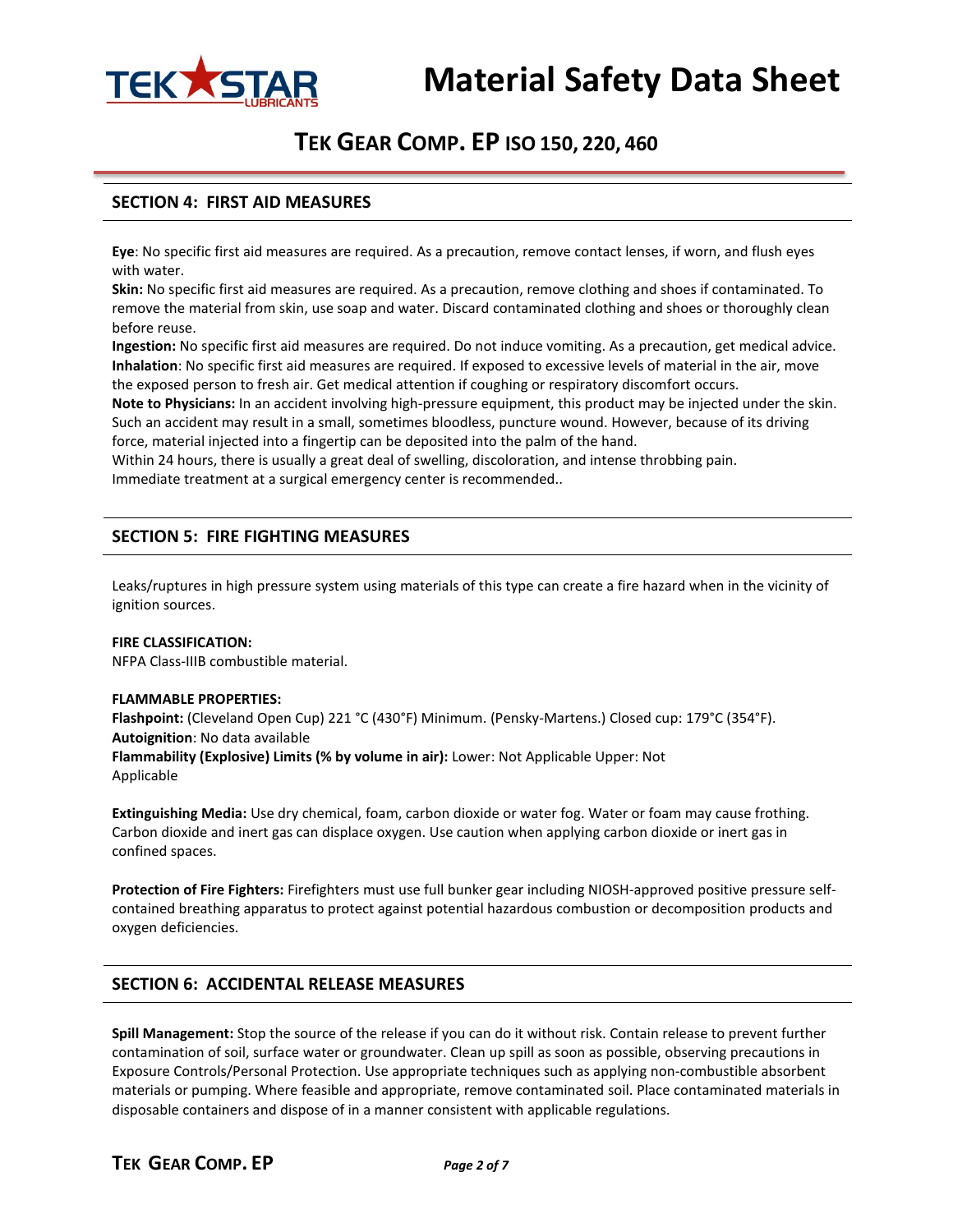

# **TEK GEAR COMP. EP ISO 150, 220, 460**

**Reporting:** Report spills to local authorities as appropriate or required.

# *SECTION 7: HANDLING AND STORAGE*

**Handling:** Keep containers closed and do not handle or store near heat, sparks, or any other potential ignition sources. Avoid contact with oxidizing agents. Never siphon by mouth. Avoid contact with eyes, skin, and clothing. Avoid contamination and extreme temperatures.

Empty containers may contain product residues that can ignite with explosive force. Drain and purge equipment, as necessary, to remove material residues. Follow proper entry procedures, including compliance with 29 CFR 1910.146 prior to entering confined spaces such as tanks or pits. Use appropriate respiratory protection when concentrations exceed any established occupational exposure level (See Section 8). Promptly remove contaminated clothing. Wash exposed skin thoroughly with soap and water after handling.

Do not pressurize, cut, weld, braze solder, drill, grind or expose containers to flames, sparks, heat or other potential ignition sources. Protect containers against physical damage. Consult appropriate federal, state and local authorities before reusing, reconditioning, reclaiming, recycling or disposing of empty containers and/or waste residues of this product.

**Storage:** Keep container tightly closed. Store in a cool, dry, well-ventilated area. Store only in approved containers. Do not store with strong oxidizing agents. Do not store at elevated temperatures. Avoid storing product in direct sunlight for extended periods of time. Storage area must meet OSHA requirements and applicable fire codes. Consult appropriate federal, state and local authorities before reusing, reconditioning, reclaiming, recycling or disposing of empty containers or waste residues of this product.

# **SECTION 8: EXPOSURE CONTROLS/PERSONAL PROTECTION**

#### **GENERAL CONSIDERATIONS:**

Use good personal hygiene practices. Wash hands and other exposed skin areas with plenty of mild soap and water before eating, drinking, smoking, use of toilet facilities, or leaving work. DO NOT use gasoline, kerosene, solvents or harsh abrasives as skin cleaners. Since specific exposure standards/control limits have not been established for this product, the "Oil Mist, Mineral" exposure limits shown below are suggested as minimum control guidelines.

#### **ENGINEERING CONTROLS:**

Provide exhaust ventilation or other engineering controls to keep the airborne concentrations of mists and/or vapors below the recommended exposure limits (see below). An eye wash station and safety shower should be located near the work-station.

#### **PERSONAL PROTECTIVE EQUIPMENT**

**Eye/Face Protection:** No special eye protection is normally required. Where splashing is possible, wear safety glasses with side shields as a good safety practice.

**Skin Protection:** No special protective clothing is normally required. Where splashing is possible, select protective clothing depending on operations conducted, physical requirements and other substances in the workplace. Suggested materials for protective gloves include: 4H (PE/EVAL), Nitrile Rubber, Silver Shield, Viton. **Respiratory Protection:** No respiratory protection is normally required.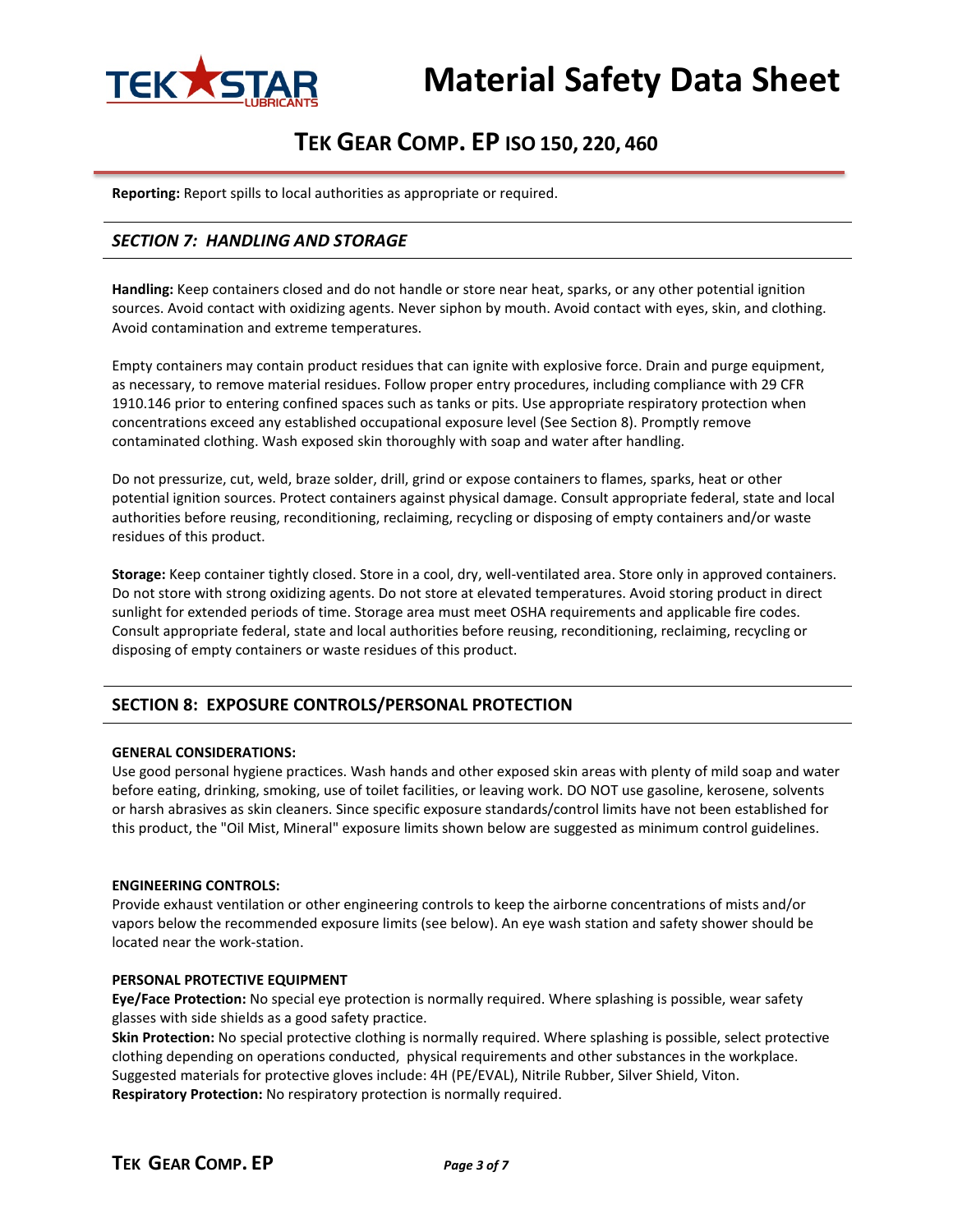

# **TEK GEAR COMP. EP ISO 150, 220, 460**

If user operations generate an oil mist, determine if airborne concentrations are below the occupational exposure limit for mineral oil mist. If not, wear an approved respirator that provides adequate protection from the measured concentrations of this material. For air-purifying respirators use a particulate cartridge. Use a positive pressure air-supplying respirator in circumstances where air-purifying respirators may not provide adequate protection.

#### **Occupational Exposure Limits:**

| Component                                                                                 | Agency | TWA        | <b>STEL</b>       |       | <b>Ceiling Notation</b> |
|-------------------------------------------------------------------------------------------|--------|------------|-------------------|-------|-------------------------|
| Non-hazardous additive blend in refined oil ACGIH                                         |        | 5 mg/m $3$ | $10 \text{ mg/m}$ | $-$   | $-$                     |
| Non-hazardous additive blend in refined oil $\overline{O}$ SHA Z-1 $\overline{O}$ 5 mg/m3 |        |            | $-$               | $- -$ | $- -$                   |

Consult local authorities for appropriate values.

# **SECTION 9: PHYSICAL AND CHEMICAL PROPERTIES**

**Attention:** The data below are typical values and do not constitute a specification.

**Color:** Amber **Physical State:** Liquid **Odor**: Petroleum odor **pH:** Not Applicable **Vapor Pressure:** <0.001 kPa (<0.01 mm Hg) (at 20°C) **Vapor Density (Air = 1):** >1 **Boiling Point:** 315°C (599°F) **Solubility:** Soluble in hydrocarbons; insoluble in water **Freezing Point:** Not Applicable **Specific Gravity: 0.89 (Water = 1) Viscosity:** ISO 150 / 145cSt @ 40 C - ISO 220 / 210cSt @ 40 C - ISO 460 / 400cSt @ 40 C ISO 150 / 14 cSt @ 100 C - ISO 220 / 19cSt @ 100 - ISO 460 / 24 cSt @ 100 C

### **SECTION 10: STABILITY AND REACTIVITY**

**Chemical Stability:** This material is considered stable under normal ambient and anticipated storage and handling conditions of temperature and pressure.

**Incompatibility With Other Materials:** May react with strong acids or strong oxidizing agents, such as chlorates, nitrates, peroxides, etc.

**Materials Incompatibility:** Oxidizing materials.

**Hazardous Decomposition Products:** None known (None expected)

**Hazardous Polymerization:** Hazardous polymerization will not occur.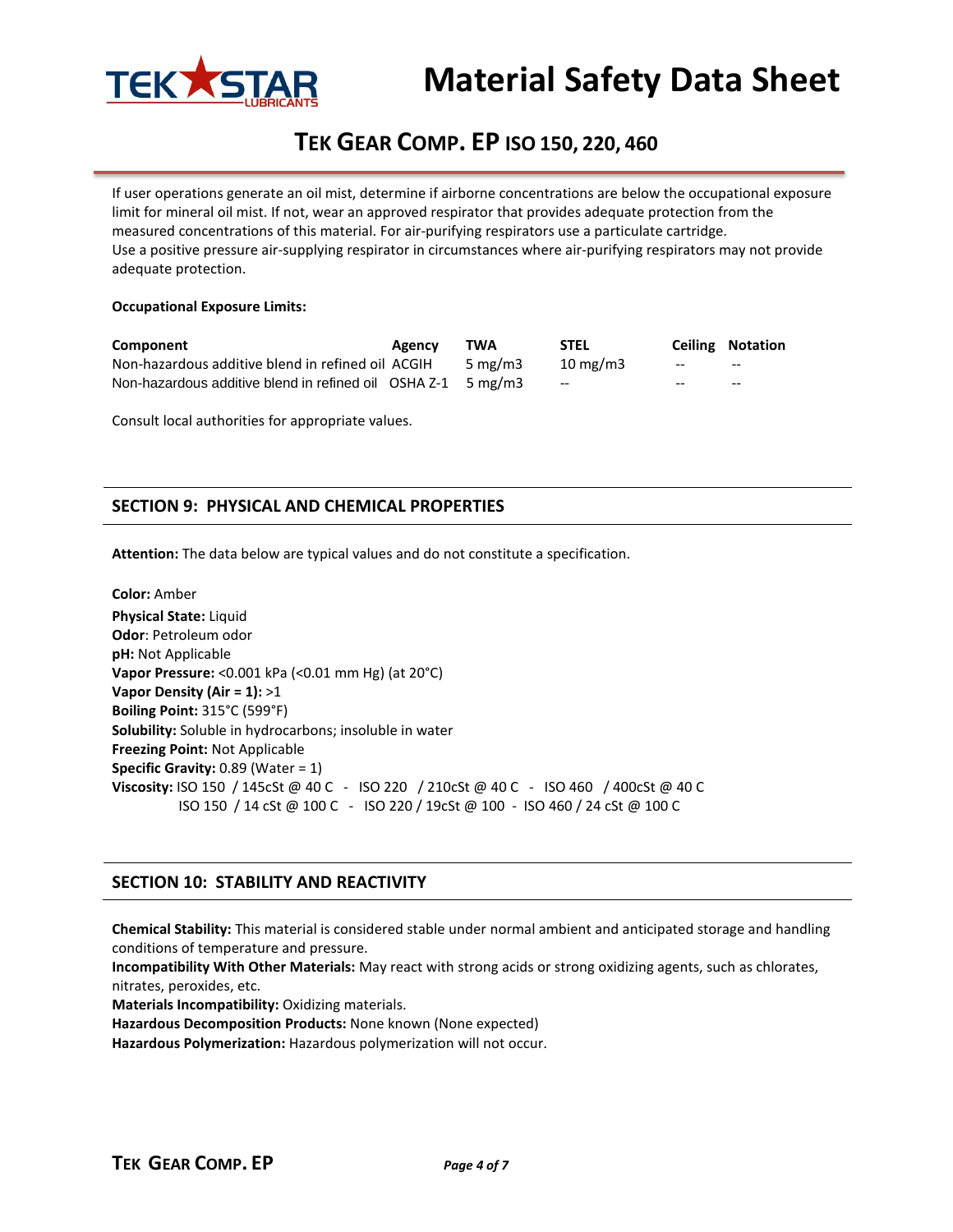

# **TEK GEAR COMP. EP ISO 150, 220, 460**

## **SECTION 11: TOXICOLOGICAL INFORMATION**

**Irritation:** The eye irritation hazard is based on evaluation of data for similar materials or product components. **Skin Irritation:** The skin irritation hazard is based on evaluation of data for similar materials or product components.

**Skin Sensitization**: The skin sensitization hazard is based on evaluation of data for similar materials or product components.

**Acute Dermal Toxicity**: The acute dermal toxicity hazard is based on evaluation of data for similar materials or product components.

**Acute Oral Toxicity:** The acute oral toxicity hazard is based on evaluation of data for similar materials or product components.

**Acute Inhalation Toxicity:** The acute inhalation toxicity hazard is based on evaluation of data for similar materials or product components.

#### **ADDITIONAL TOXICOLOGY INFORMATION:**

This product contains petroleum base oils which may be refined by various processes including severe solvent extraction, severe hydrocracking, or severe hydrotreating. None of the oils requires a cancer warning under the OSHA Hazard Communication Standard (29 CFR 1910.1200). These oils have not been listed in the National Toxicology Program (NTP) Annual Report nor have they been classified by the International Agency for Research on Cancer (IARC) as; carcinogenic to humans (Group 1), probably carcinogenic to humans (Group 2A), or possibly carcinogenic to humans (Group 2B). These oils have not been classified by the American Conference of Governmental Industrial Hygienists (ACGIH) as: confirmed human carcinogen (A1), suspected human carcinogen (A2), or confirmed animal carcinogen with unknown relevance to humans (A3).

## **SECTION 12: ECOLOGICAL INFORMATION**

#### **ECOTOXICITY**

Analysis for ecological effects has not been conducted on this product. However, if spilled, this product and any contaminated soil or water may be harmful to human, animal, and aquatic life. Also, the coating action associated with petroleum and petroleum products can be harmful or fatal to aquatic life and waterfowl.

#### **ENVIRONMENTAL FATE**

An environmental fate analysis is not available for this specific product. Plants and animals may experience harmful or fatal effects when coated with petroleum products.

Petroleum-based (mineral) lubricating oils normally will float on water. In stagnant or slow-flowing waterways, an oil layer can cover a large surface area. As a result, this oil layer might limit or eliminate natural atmospheric oxygen transport into the water. With time, if not removed, oxygen depletion in the waterway may be sufficient to cause a fish kill or create an anaerobic environment.

### **SECTION 13: DISPOSAL CONSIDERATIONS**

Because this product may be mixed with other components, or used in processes that may contaminate it, it is the responsibility of the owner/user to determine at the time of disposal if the product meets RCRA criteria for hazardous waste. Dispose of material and empty containers, liners, and any dilutions, according to local, state, and federal regulations.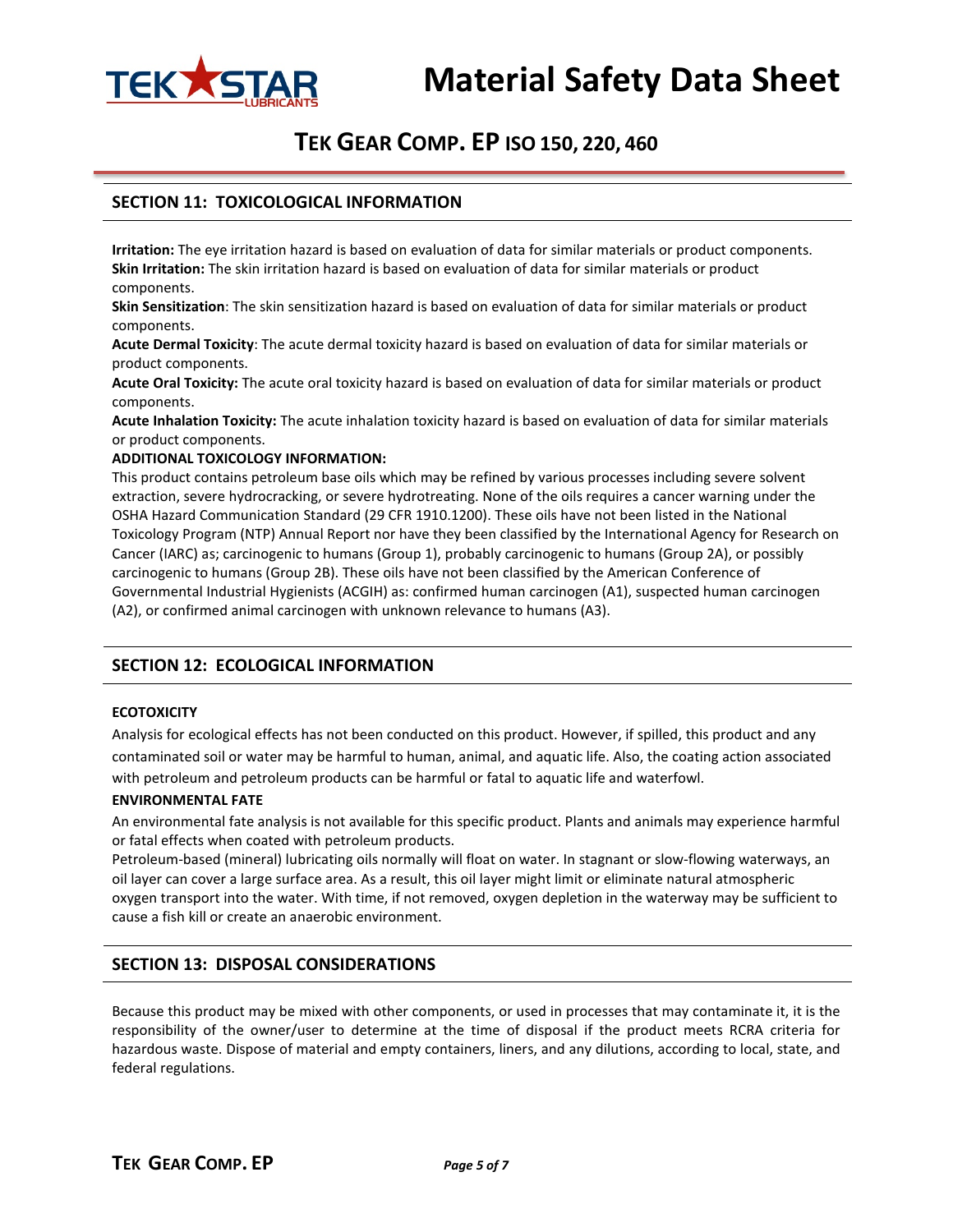

# **TEK GEAR COMP. EP ISO 150, 220, 460**

## **SECTION 14: TRANSPORT INFORMATION**

The description shown may not apply to all shipping situations. Consult 49CFR, or appropriate Dangerous Goods Regulations, for additional description requirements (e.g., technical name) and mode-specific or quantity-specific shipping requirements.

**U.S. Department of Transportation (DOT) 49 - CFR 172.101 US DOT Status:** Not regulated by the U.S. Department of Transportation as a hazardous material **Proper Shipping Name:** Not regulated. **Hazard Class:** Not regulated. **Packing Group:** Not applicable. **UN/NA Number:** Not regulated **Reportable Quantity:** A Reportable Quantity (RQ) has not been established for this material. **Emergency Response Guide No.:** Not applicable.

# **SECTION 15: REGULATORY INFORMATION**

**TSCA Inventory:** This product and/or its components are listed on the Toxic Substances Control Act (TSCA) inventory.

**SARA 302/304 Emergency Planning and Notification:** The Superfund Amendments and Reauthorization Act of 1986 (SARA) Title III requires facilities subject to Subparts 302 and 304 to submit emergency planning and notification information based on Threshold Planning Quantities (TPQs) and Reportable Quantities (RQs) for "Extremely Hazardous Substances" listed in 40 CFR 302.4 and 40 CFR 355. No components were identified.

**SARA 311/312 Hazard Identification:** The Superfund Amendments and Reauthorization Act of 1986 (SARA) Title III requires facilities subject to this subpart to submit aggregate information on chemicals by "Hazard Category" as defined in 40 CFR 370.2. This material would be classified under the following hazard categories: No SARA 311/312 hazard categories identified.

**SARA 313 Toxic Chemical Notification and Release Reporting:** This product contains the following components in concentrations above de minims levels that are listed as toxic chemicals in 40 CFR Part 372 pursuant to the requirements of Section 313 of SARA: No components were identified

**CERCLA:** The Comprehensive Environmental Response, Compensation, and Liability Act of 1980 (CERCLA) requires notification of the National Response Center concerning release of quantities of "hazardous substances" equal to or greater than the reportable quantities (RQ's) listed in 40 CFR 302.4. As defined by CERCLA, the term "hazardous substance" does not include petroleum, including crude oil or any fraction thereof which is not otherwise specifically designated in 40 CFR 302.4. This product or refinery stream is not known to contain chemical substances subject to this statute. However, it is recommended that you contact state and local authorities to determine if there are any other reporting requirements in the event of a spill.

**Clean Water Act (CWA):** This material is classified as an oil under Section 311 of the Clean Water Act (CWA) and the Oil Pollution Act of 1990 (OPA). Discharges or spills which produce a visible sheen on waters of the United States, their adjoining shorelines, or into conduits leading to surface waters must be reported to the EPA's National Response Center at (800) 424-8802.